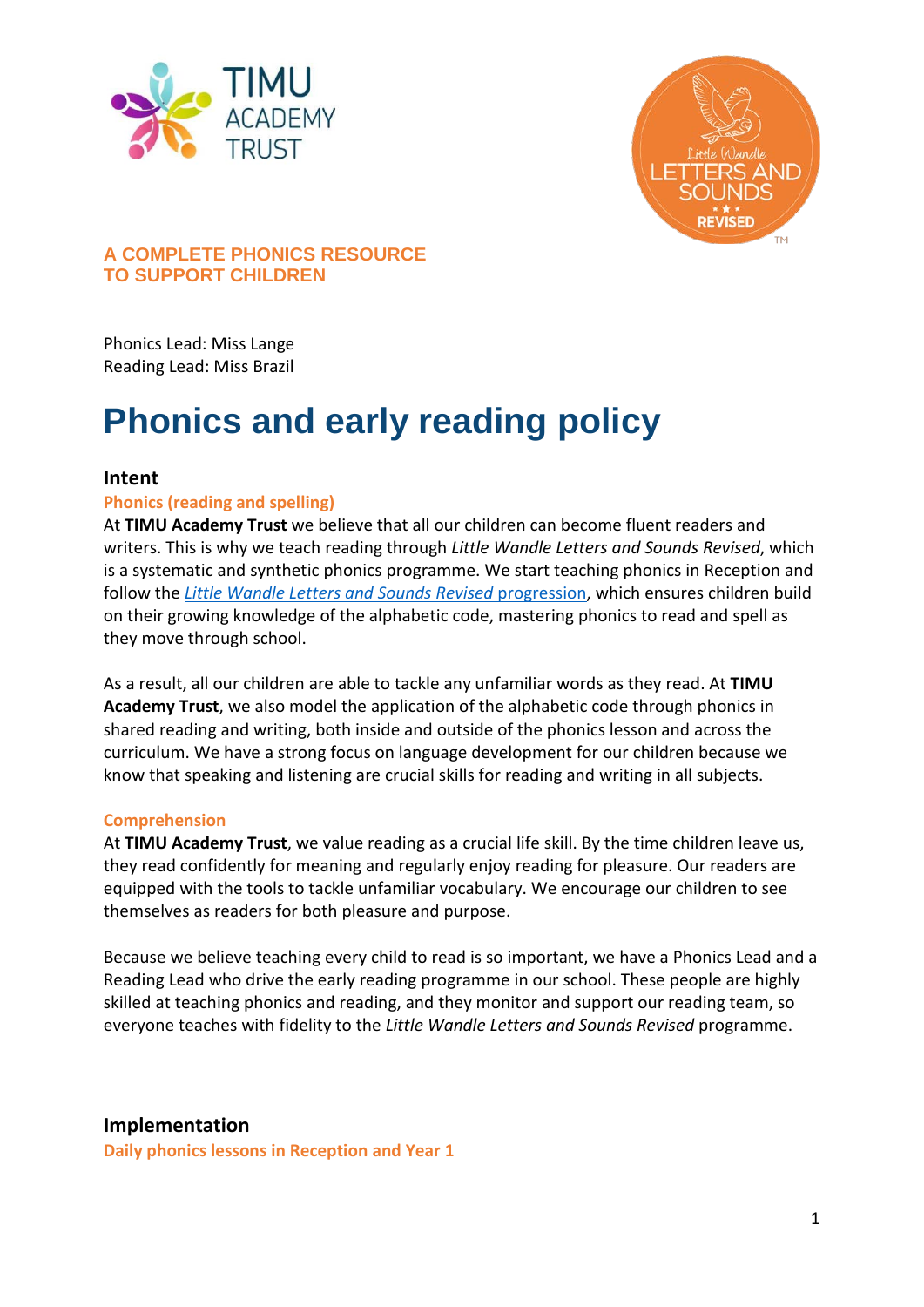



- We teach phonics for 30 minutes a day. In Reception, we build from 10-minute lessons, with additional daily oral blending games, to the full-length lesson as quickly as possible. Each Friday, we review the week's teaching to help children become fluent readers.
- Children make a strong start in Reception: teaching begins in Week 2 of the Autumn term.
- We follow the *[Little Wandle Letters and Sounds Revised](https://wandlelearningtrust.sharepoint.com/sites/WTSA2/Shared%20Documents/Forms/AllItems.aspx?csf=1&web=1&e=dA5Kg8&cid=c07c4b6e%2D7eff%2D4834%2Db0a2%2De34e77f1195a&FolderCTID=0x0120002B68E4606EDEEB42917E483D1520364F&id=%2Fsites%2FWTSA2%2FShared%20Documents%2FLetters%20and%20Sounds%2FLetters%20and%20Sounds%20Revised%2FSigned%20off%20files%2FProgramme%20Overview%5FReception%20and%20Year%201%2Epdf&parent=%2Fsites%2FWTSA2%2FShared%20Documents%2FLetters%20and%20Sounds%2FLetters%20and%20Sounds%20Revised%2FSigned%20off%20files)* expectations of progress:
	- o Children in Reception are taught to read and spell words using Phase 2 and 3 GPCs, and words with adjacent consonants (Phase 4) with fluency and accuracy.
	- o Children in Year 1 review Phase 3 and 4 and are taught to read and spell words using Phase 5 GPCs with fluency and accuracy.

## **Daily Keep-up lessons ensure every child learns to read**

- Any child who needs additional practice has daily Keep-up support, taught by a fully trained adult. Keep-up lessons match the structure of class teaching, and use the same procedures, resources and mantras, but in smaller steps with more repetition, so that every child secures their learning.
- We still teach spelling using phonics daily in Years 2 to 6, but any child who is not fully fluent, has gaps in their phonic knowledge when reading/writing, or has not passed the Phonics screening check, receive extra support in planned phonics 'catch-up' sessions to address specific reading/writing gaps. These short, sharp sessions last 5-10 minutes. These children urgently need to catch up, so the gap between themselves and their peers does not widen. We use the *Little Wandle Letters and Sounds Revised* assessments to identify the gaps in their phonic knowledge and teach to these using the Keep-up resources – at pace.

## **Teaching reading in Reception and Year 1: Reading practice sessions three times a week**

- We teach children to read through reading practice sessions three times a week. These:
	- o are taught by a fully trained adult to small groups of approximately six children
	- o use books matched to the children's secure phonic knowledge using the *Little Wandle Letters and Sounds Revised* assessments and book matching grids on pages 11–20 of ['Application of phonics to reading'](https://www.littlewandlelettersandsounds.org.uk/wp-content/uploads/2021/11/LS-KEY-GUIDANCE-APPLICATION-OF-PHONICS-NEW-PD03-1.pdf)
	- o are monitored by the class teacher, who rotates and works with each group on a regular basis.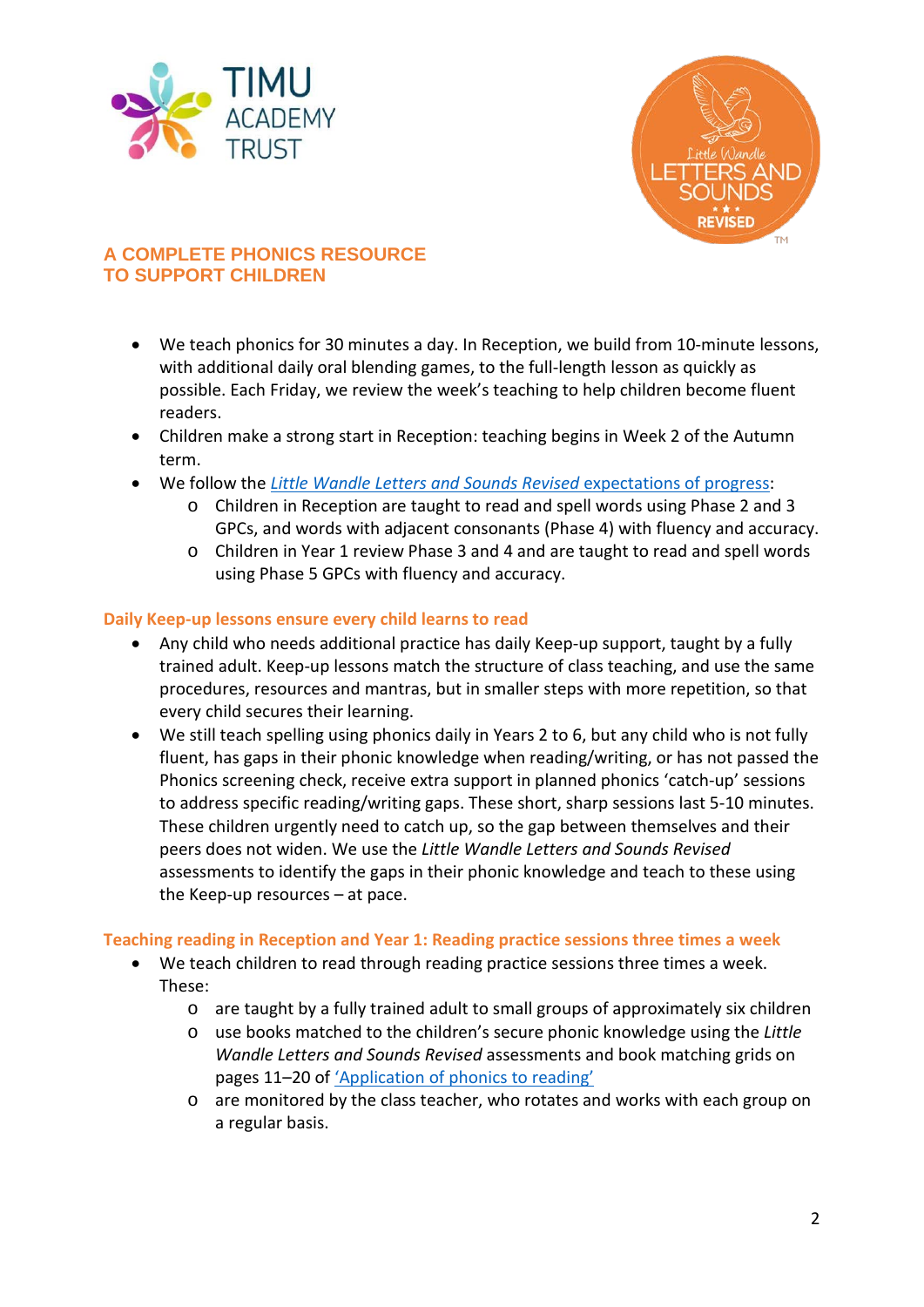



- Each reading practice session has a clear focus, so that the demands of the session do not overload the children's working memory. The reading practice sessions have been designed to focus on three key reading skills:
	- o decoding
	- o prosody: teaching children to read with understanding and expression
	- o comprehension: teaching children to understand the text.
- In Reception these sessions start in Week 4. Children who are not yet decoding have daily additional blending practice in small groups, so that they quickly learn to blend and can begin to read books.
- In Year 2, we continue to teach reading in this way for any children who still need to practise reading with decodable books.

#### **AR**

- From Year 2 Term 2, children who have developed their fluency and have secured their phonic knowledge, will go onto Accelerated Reader.
- Accelerated Reader is a computer programme that helps our school to manage and monitor children's independent reading.
- Children will complete a Star Test which will provide them with a ZPD range of books to choose from. Each time a child completes their Accelerated Reader book, they will be given the opportunity to take a quiz on either an iPad, laptop or kindle, to check their understanding of what they have read. Children are awarded points for correct answers which then contribute to a target they have been set to reach each term.

#### **Home reading**

- The decodable reading practice book is taken home to ensure success is shared with the family.
- Reading for pleasure books also go home for parents to share and read to children. These books are changed often and children may take home their favourite books more than once.
- We use the *[Little Wandle Letters and Sounds Revised](https://www.littlewandlelettersandsounds.org.uk/resources/for-parents/)* parents' resources to engage our families and share information about phonics, the benefits of sharing books, how children learn to blend and other aspects of our provision, both online and through workshops.

#### **Additional reading support for vulnerable children**

• Children in Reception and Year 1 who are receiving additional phonics Keep-up sessions read their reading practice book to an adult daily.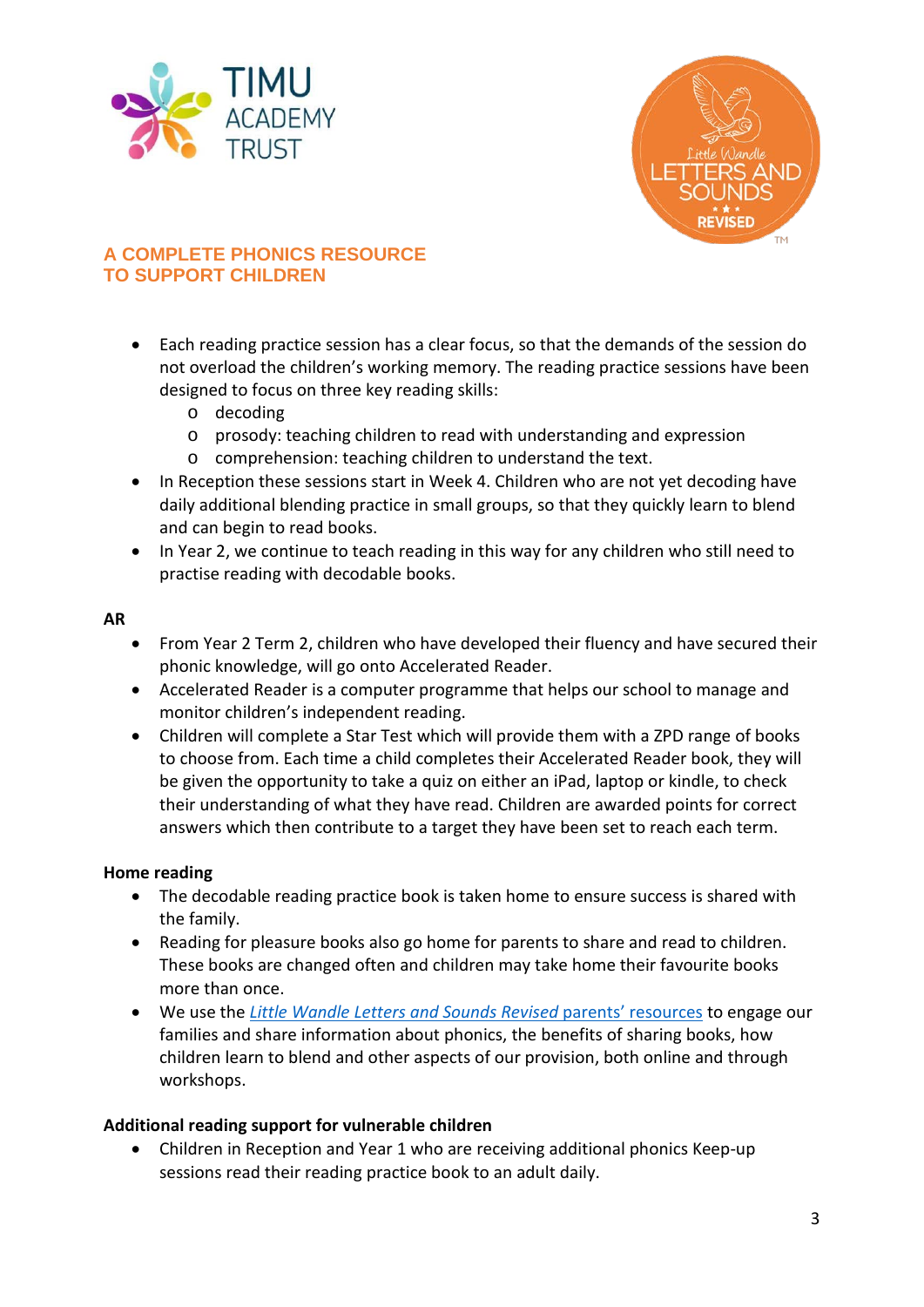



## **Ensuring consistency and pace of progress**

- Every teacher in our school has been trained to teach reading, so we have the same expectations of progress. We all use the same language, routines and resources to teach children to read so that we lower children's cognitive load.
- Weekly content grids map each element of new learning to each day, week and term for the duration of the programme.
- Lesson templates, Prompt cards and How to videos ensure teachers all have a consistent approach and structure for each lesson.
- The Phonics Lead and SLT use the Audit and Prompt cards to regularly monitor and observe teaching; they use the summative data to identify children who need additional support and gaps in learning.

## **Ensuring reading for pleasure**

*'Reading for pleasure is the single most important indicator of a child's success.'* (OECD 2002) *'The will influences the skill and vice versa.'* (OECD 2010)

We value reading for pleasure highly and work hard as a school to grow our Reading for Pleasure pedagogy.

- We read to children every day. We choose these books carefully as we want children to experience a wide range of books, including books that reflect the children at **TIMU Academy Trust** and our local community as well as books that open windows into other worlds and cultures.
- Every classroom has an inviting book corner that encourages a love for reading and entices children to read a wide range of books.
- In Reception, children have access to the reading corner every day in their free flow time.
- Children from Reception onwards have a home reading record. The parent/carer records comments to share with the adults in school.
- Children across the school have regular opportunities to engage with a wide range of Reading for Pleasure events (book fairs, author visits and workshops, national events etc). We also use high quality picture books to engage children in writing and other areas of the curriculum.

**Impact Assessment**